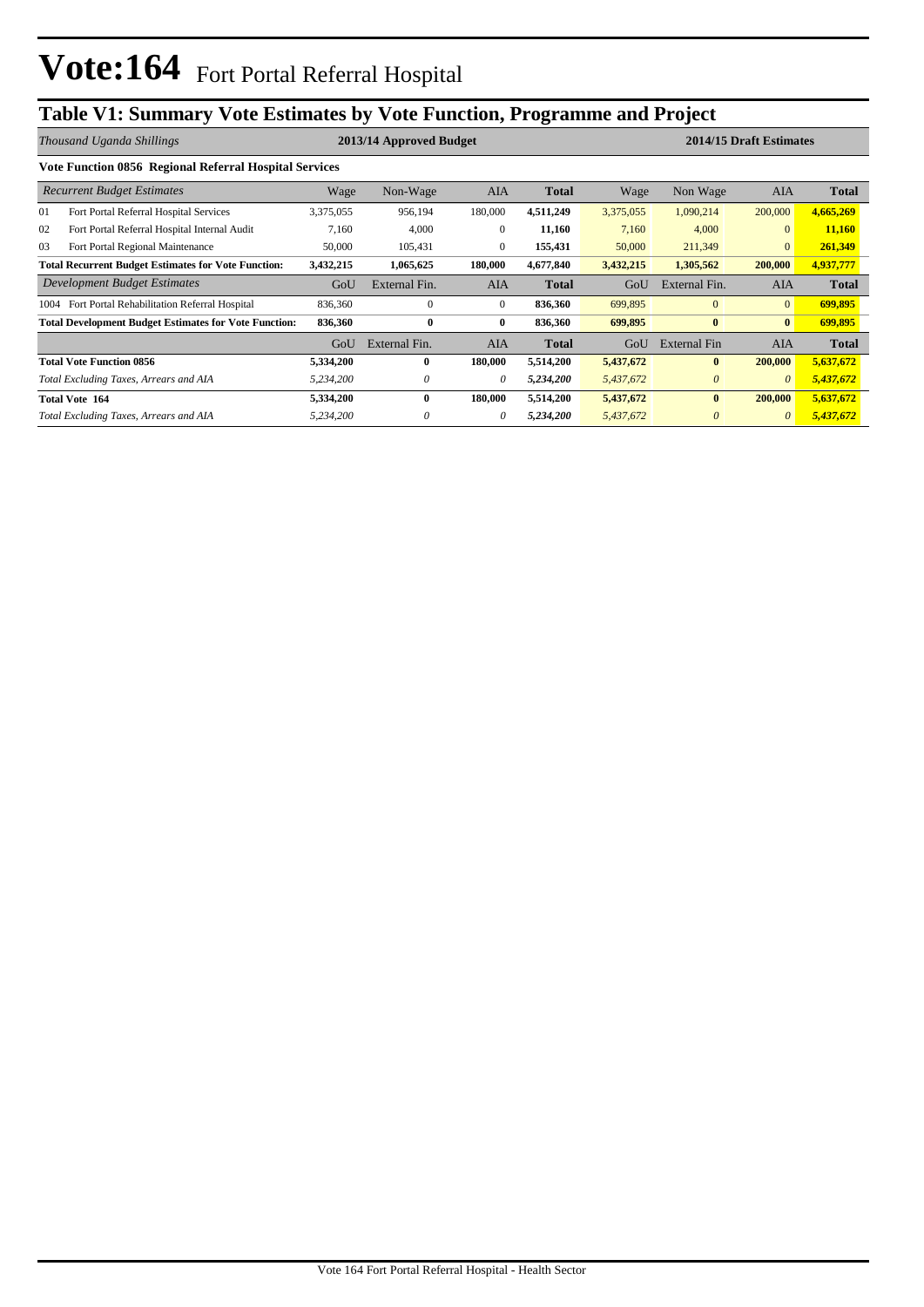# **Vote:164** Fort Portal Referral Hospital

## **Table V2: Summary Vote Estimates by Item**

| Thousand Uganda Shillings                                 |                  | 2013/14 Approved Budget |                  |           | 2014/15 Draft Estimates |                       |                       |              |  |
|-----------------------------------------------------------|------------------|-------------------------|------------------|-----------|-------------------------|-----------------------|-----------------------|--------------|--|
|                                                           |                  | GoU External Fin.       | AIA              | Total     |                         | GoU External Fin.     | AIA                   | <b>Total</b> |  |
| <b>Employees, Goods and Services (Outputs Provided)</b>   | 4,497,840        | 0                       | 180,000          | 4,677,840 | 4,737,777               | $\boldsymbol{\theta}$ | 200,000               | 4,937,777    |  |
| 211101 General Staff Salaries                             | 3,432,215        | $\mathbf{0}$            | $\boldsymbol{0}$ | 3,432,215 | 3,432,215               | $\mathbf{0}$          | $\boldsymbol{0}$      | 3,432,215    |  |
| 211102 Contract Staff Salaries (Incl. Casuals, Temporary) | $\boldsymbol{0}$ | $\boldsymbol{0}$        |                  | $\bf{0}$  | $\mathbf{0}$            | $\mathbf{0}$          | 54,000                | 54,000       |  |
| 211103 Allowances                                         | 70,297           | $\bf{0}$                | 71,000           | 141,297   | 70,297                  | $\mathbf{0}$          | 37,000                | 107,297      |  |
| 213001 Medical expenses (To employees)                    | 9,275            | $\boldsymbol{0}$        | $\boldsymbol{0}$ | 9,275     | 9,275                   | $\overline{0}$        | $\mathbf{0}$          | 9,275        |  |
| 213002 Incapacity, death benefits and funeral expenses    | 14,590           | $\boldsymbol{0}$        | $\boldsymbol{0}$ | 14,590    | 14,590                  | $\mathbf{0}$          | $\mathbf{0}$          | 14,590       |  |
| 221001 Advertising and Public Relations                   | 9,453            | $\boldsymbol{0}$        | $\boldsymbol{0}$ | 9,453     | 9,453                   | $\mathbf{0}$          | $\mathbf{0}$          | 9,453        |  |
| 221002 Workshops and Seminars                             | 6,751            | $\boldsymbol{0}$        | $\boldsymbol{0}$ | 6,751     | 6,751                   | $\mathbf{0}$          | $\mathbf{0}$          | 6,751        |  |
| 221003 Staff Training                                     | 15,368           | $\boldsymbol{0}$        | $\boldsymbol{0}$ | 15,368    | 15,368                  | $\mathbf{0}$          | $\mathbf{0}$          | 15,368       |  |
| 221006 Commissions and related charges                    | 11,850           | $\boldsymbol{0}$        | $\boldsymbol{0}$ | 11,850    | 11,850                  | $\mathbf{0}$          | $\mathbf{0}$          | 11,850       |  |
| 221007 Books, Periodicals & Newspapers                    | 3,926            | $\boldsymbol{0}$        | $\boldsymbol{0}$ | 3,926     | 3,926                   | $\mathbf{0}$          | $\mathbf{0}$          | 3,926        |  |
| 221008 Computer supplies and Information Technology (IT)  | 32,497           | $\boldsymbol{0}$        | 5,000            | 37,497    | 32,497                  | $\boldsymbol{0}$      | 5,000                 | 37,497       |  |
| 221009 Welfare and Entertainment                          | 76,322           | $\boldsymbol{0}$        | 36,000           | 112,322   | 77,322                  | $\mathbf{0}$          | 24,000                | 101,322      |  |
| 221010 Special Meals and Drinks                           | 81,947           | $\boldsymbol{0}$        | $\boldsymbol{0}$ | 81,947    | 81,947                  | $\mathbf{0}$          | $\mathbf{0}$          | 81,947       |  |
| 221011 Printing, Stationery, Photocopying and Binding     | 39,263           | $\mathbf{0}$            | 5,000            | 44,263    | 40,263                  | $\mathbf{0}$          | 5,000                 | 45,263       |  |
| 221012 Small Office Equipment                             | 4,833            | $\mathbf{0}$            | $\boldsymbol{0}$ | 4,833     | 4,833                   | $\mathbf{0}$          | $\mathbf{0}$          | 4,833        |  |
| 221014 Bank Charges and other Bank related costs          | 8,907            | $\mathbf{0}$            | $\boldsymbol{0}$ | 8,907     | 8,907                   | $\mathbf{0}$          | $\mathbf{0}$          | 8,907        |  |
| 222001 Telecommunications                                 | 28,339           | $\mathbf{0}$            | $\boldsymbol{0}$ | 28,339    | 28,339                  | $\mathbf{0}$          | $\mathbf{0}$          | 28,339       |  |
| 222002 Postage and Courier                                | 817              | $\boldsymbol{0}$        | $\boldsymbol{0}$ | 817       | 817                     | $\mathbf{0}$          | $\overline{0}$        | 817          |  |
| 223001 Property Expenses                                  | 49,986           | $\boldsymbol{0}$        | $\boldsymbol{0}$ | 49,986    | 33,588                  | $\mathbf{0}$          | 12,000                | 45,588       |  |
| 223003 Rent – (Produced Assets) to private entities       | 18,371           | $\boldsymbol{0}$        | $\boldsymbol{0}$ | 18,371    | 18,371                  | $\boldsymbol{0}$      | $\mathbf{0}$          | 18,371       |  |
| 223004 Guard and Security services                        | 9,817            | $\boldsymbol{0}$        | $\boldsymbol{0}$ | 9,817     | 9,817                   | $\overline{0}$        | $\mathbf{0}$          | 9,817        |  |
| 223005 Electricity                                        | 94,048           | $\boldsymbol{0}$        | 12,000           | 106,048   | 108,048                 | $\mathbf{0}$          | $\mathbf{0}$          | 108,048      |  |
| 223006 Water                                              | 13,460           | $\mathbf{0}$            | 12,000           | 25,460    | 15,460                  | $\overline{0}$        | $\mathbf{0}$          | 15,460       |  |
| 223007 Other Utilities- (fuel, gas, firewood, charcoal)   | 24,466           | $\boldsymbol{0}$        | $\boldsymbol{0}$ | 24,466    | 60,486                  | $\mathbf{0}$          | $\overline{0}$        | 60,486       |  |
| 224001 Medical and Agricultural supplies                  | $\mathbf{0}$     | $\boldsymbol{0}$        |                  | $\bf{0}$  | $\mathbf{0}$            | $\mathbf{0}$          | 36,000                | 36,000       |  |
| 224002 General Supply of Goods and Services               | 61,637           | $\mathbf{0}$            | 12,000           | 73,637    | $\mathbf{0}$            | $\mathbf{0}$          |                       | $\mathbf{0}$ |  |
| 224004 Cleaning and Sanitation                            | $\mathbf{0}$     | $\boldsymbol{0}$        |                  | $\bf{0}$  | 89,000                  | $\mathbf{0}$          | $\boldsymbol{0}$      | 89,000       |  |
| 224005 Uniforms, Beddings and Protective Gear             | $\mathbf{0}$     | $\boldsymbol{0}$        |                  | $\bf{0}$  | 88,000                  | $\mathbf{0}$          | $\mathbf{0}$          | 88,000       |  |
| 227001 Travel inland                                      | 93,498           | $\boldsymbol{0}$        | $\boldsymbol{0}$ | 93,498    | 92,498                  | $\mathbf{0}$          | $\mathbf{0}$          | 92,498       |  |
| 227004 Fuel, Lubricants and Oils                          | 100,849          | $\mathbf{0}$            | 12,000           | 112,849   | 105,849                 | $\mathbf{0}$          | 12,000                | 117,849      |  |
| 228001 Maintenance - Civil                                | 75,570           | $\mathbf{0}$            | 15,000           | 90,570    | 47,570                  | $\mathbf{0}$          | 15,000                | 62,570       |  |
| 228002 Maintenance - Vehicles                             | 46,036           | $\boldsymbol{0}$        | $\boldsymbol{0}$ | 46,036    | 76,036                  | $\mathbf{0}$          | $\mathbf{0}$          | 76,036       |  |
| 228003 Maintenance - Machinery, Equipment & Furniture     | 45,883           | $\mathbf{0}$            | $\boldsymbol{0}$ | 45,883    | 124,800                 | $\mathbf{0}$          | $\mathbf{0}$          | 124,800      |  |
| 228004 Maintenance – Other                                | 17,567           | $\boldsymbol{0}$        | $\boldsymbol{0}$ | 17,567    | 19,603                  | $\mathbf{0}$          | $\mathbf{0}$          | 19,603       |  |
| <b>Investment</b> (Capital Purchases)                     | 836,360          | 0                       | 0                | 836,360   | 699,895                 | $\boldsymbol{\theta}$ | $\boldsymbol{\theta}$ | 699,895      |  |
| 231002 Residential buildings (Depreciation)               | 282,000          | $\mathbf{0}$            | $\mathbf{0}$     | 282,000   | 541,895                 | $\mathbf{0}$          | $\mathbf{0}$          | 541,895      |  |
| 231005 Machinery and equipment                            | 336,360          | $\boldsymbol{0}$        | $\boldsymbol{0}$ | 336,360   | 100,000                 | $\bf{0}$              | $\boldsymbol{0}$      | 100,000      |  |
| 231007 Other Fixed Assets (Depreciation)                  | 38,000           | $\boldsymbol{0}$        | $\boldsymbol{0}$ | 38,000    | 38,000                  | $\boldsymbol{0}$      | $\boldsymbol{0}$      | 38,000       |  |
| 281503 Engineering and Design Studies & Plans for capital | 60,000           | $\boldsymbol{0}$        | $\boldsymbol{0}$ | 60,000    | $\boldsymbol{0}$        | $\boldsymbol{0}$      |                       | $\bf{0}$     |  |
| 281504 Monitoring, Supervision & Appraisal of capital wor | 20,000           | $\boldsymbol{0}$        | $\boldsymbol{0}$ | 20,000    | 20,000                  | $\boldsymbol{0}$      | $\bf{0}$              | 20,000       |  |
| 312206 Gross Tax                                          | 100,000          | $\boldsymbol{0}$        | $\boldsymbol{0}$ | 100,000   | $\boldsymbol{0}$        | $\bf{0}$              |                       | $\bf{0}$     |  |
| <b>Grand Total Vote 164</b>                               | 5,334,200        | $\pmb{0}$               | 180,000          | 5,514,200 | 5,437,672               | $\bf{0}$              | 200,000               | 5,637,672    |  |
| Total Excluding Taxes, Arrears and AIA                    | 5,234,200        | $\boldsymbol{\theta}$   | 0                | 5,234,200 | 5,437,672               | $\boldsymbol{\theta}$ | $\boldsymbol{\theta}$ | 5,437,672    |  |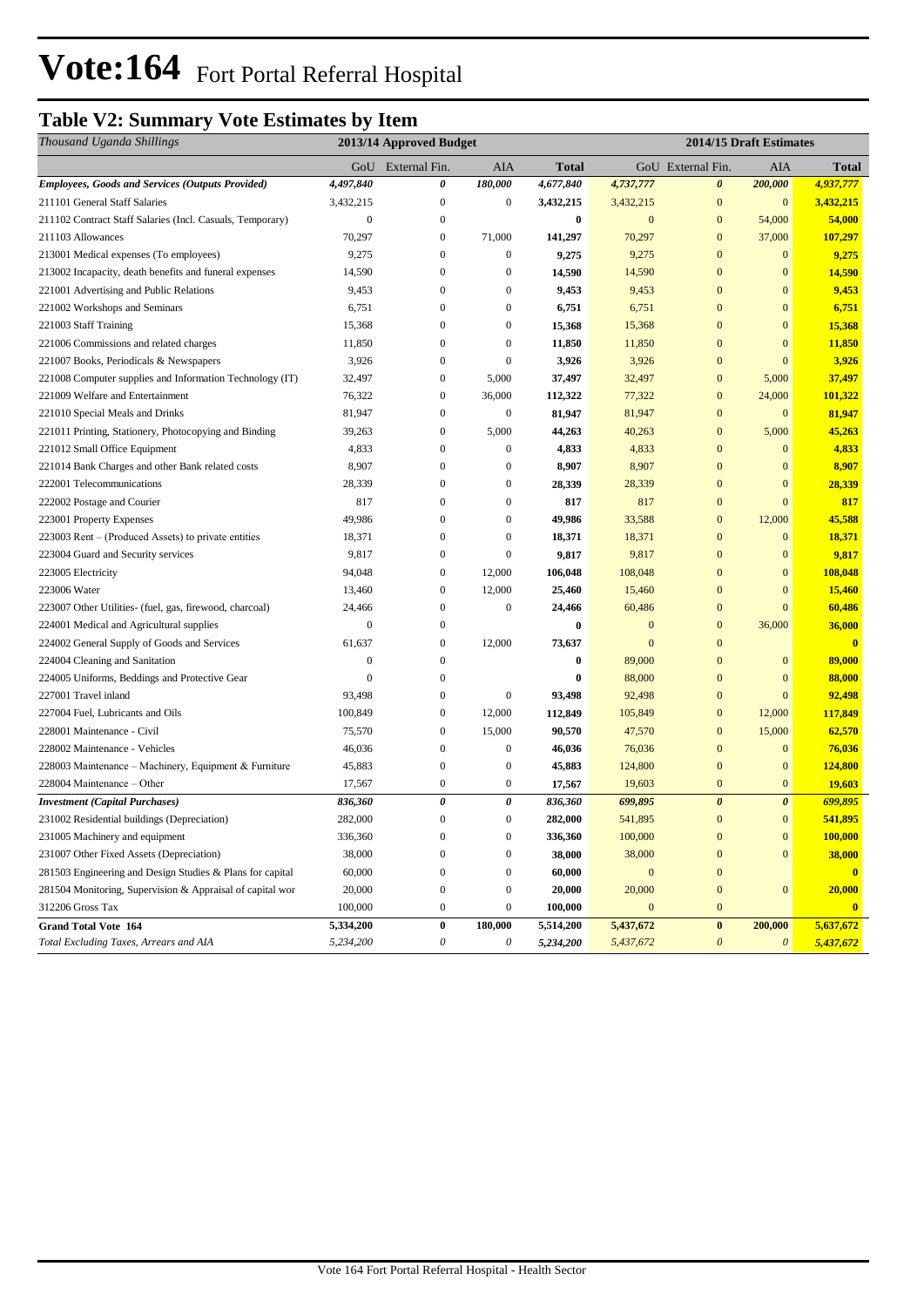## **Vote:164** Fort Portal Referral Hospital

## **Table V3: Detailed Estimates by Vote Function, Cost Centre, Output and Item**

### *Vote Function 0856 Regional Referral Hospital Services*

#### *Recurrent Budget Estimates*

#### **Programme 01 Fort Portal Referral Hospital Services**

| Thousand Uganda Shillings                                                                  |                                  | 2013/14 Approved Budget |                        |                 |                                  |                                  | 2014/15 Draft Estimates |                 |
|--------------------------------------------------------------------------------------------|----------------------------------|-------------------------|------------------------|-----------------|----------------------------------|----------------------------------|-------------------------|-----------------|
| <b>Outputs Provided</b>                                                                    | Wage                             | Non-Wage                | AIA                    | <b>Total</b>    | Wage                             | Non Wage                         | <b>AIA</b>              | <b>Total</b>    |
| Output:085601 Inpatient services                                                           |                                  |                         |                        |                 |                                  |                                  |                         |                 |
| 211101 General Staff Salaries                                                              | 806,817                          | $\mathbf{0}$            | $\boldsymbol{0}$       | 806,817         | 806,816                          | $\mathbf{0}$                     | $\mathbf{0}$            | 806,816         |
| 211102 Contract Staff Salaries (Incl. Casuals, T                                           | $\boldsymbol{0}$                 | $\boldsymbol{0}$        | $\boldsymbol{0}$       | $\bf{0}$        | $\mathbf{0}$                     | $\mathbf{0}$                     | 27,000                  | 27,000          |
| 211103 Allowances                                                                          | $\boldsymbol{0}$                 | 20,871                  | 28,451                 | 49,322          | $\mathbf{0}$                     | 20,871                           | 21,451                  | 42,322          |
| 213001 Medical expenses (To employees)                                                     | $\boldsymbol{0}$                 | 4,220                   | $\boldsymbol{0}$       | 4,220           | $\mathbf{0}$                     | 4,220                            | $\mathbf{0}$            | 4,220           |
| 213002 Incapacity, death benefits and funeral e                                            | $\boldsymbol{0}$                 | 4,306                   | $\boldsymbol{0}$       | 4,306           | $\mathbf{0}$                     | 4,306                            | $\mathbf{0}$            | 4,306           |
| 221001 Advertising and Public Relations                                                    | $\boldsymbol{0}$                 | 2,000                   | $\boldsymbol{0}$       | 2,000           | $\mathbf{0}$                     | 2,000                            | $\mathbf{0}$            | 2,000           |
| 221003 Staff Training                                                                      | $\boldsymbol{0}$                 | 5,892                   | $\boldsymbol{0}$       | 5,892           | $\mathbf{0}$                     | 5,892                            | $\mathbf{0}$            | 5,892           |
| 221007 Books, Periodicals & Newspapers                                                     | $\boldsymbol{0}$                 | 2,454                   | $\boldsymbol{0}$       | 2,454           | $\mathbf{0}$                     | 2,454                            | $\mathbf{0}$            | 2,454           |
| 221008 Computer supplies and Information Tec                                               | $\boldsymbol{0}$                 | 11,548                  | 5,000                  | 16,548          | $\mathbf{0}$                     | 11,548                           | 5,000                   | 16,548          |
| 221009 Welfare and Entertainment                                                           | $\boldsymbol{0}$                 | 52,264                  | 12,000                 | 64,264          | $\mathbf{0}$                     | 52,264                           | $\mathbf{0}$            | 52,264          |
| 221010 Special Meals and Drinks                                                            | $\boldsymbol{0}$                 | 31,558                  | $\boldsymbol{0}$       | 31,558          | $\mathbf{0}$                     | 31,558                           | $\mathbf{0}$            | 31,558          |
| 221011 Printing, Stationery, Photocopying and                                              | $\boldsymbol{0}$                 | 10,208                  | 2,000                  | 12,208          | $\mathbf{0}$                     | 10,208                           | 2,000                   | 12,208          |
| 221014 Bank Charges and other Bank related c                                               | $\boldsymbol{0}$                 | 1,645                   | $\boldsymbol{0}$       | 1,645           | $\mathbf{0}$                     | 1,645                            | $\mathbf{0}$            | 1,645           |
| 222001 Telecommunications                                                                  | $\boldsymbol{0}$                 | 10,692                  | $\boldsymbol{0}$       | 10,692          | $\mathbf{0}$                     | 10,692                           | $\mathbf{0}$            | 10,692          |
| 223001 Property Expenses                                                                   | $\boldsymbol{0}$                 | 34,387                  | $\boldsymbol{0}$       | 34,387          | $\mathbf{0}$                     | 20,907                           | 6,000                   | 26,907          |
| 223005 Electricity                                                                         | $\boldsymbol{0}$                 | 10,179                  | 12,000                 | 22,179          | $\mathbf{0}$                     | 22,179                           | $\mathbf{0}$            | 22,179          |
| 223006 Water                                                                               | $\boldsymbol{0}$                 | $\mathbf{0}$            | $\boldsymbol{0}$       | $\bf{0}$        | $\mathbf{0}$                     | 12,000                           | $\mathbf{0}$            | 12,000          |
| 223007 Other Utilities- (fuel, gas, firewood, cha                                          | $\boldsymbol{0}$                 | 6,102                   | $\boldsymbol{0}$       | 6,102           | $\mathbf{0}$                     | 40,121                           | $\mathbf{0}$            | 40,121          |
| 224001 Medical and Agricultural supplies                                                   | $\boldsymbol{0}$                 | $\mathbf{0}$            | $\boldsymbol{0}$       | $\bf{0}$        | $\mathbf{0}$                     | $\bf{0}$                         | 24,000                  | 24,000          |
| 224002 General Supply of Goods and Services                                                | $\boldsymbol{0}$                 | 25,520                  | 6,000                  | 31,520          | $\mathbf{0}$                     | $\mathbf{0}$                     | $\mathbf{0}$            | $\mathbf{0}$    |
| 224004 Cleaning and Sanitation                                                             | $\boldsymbol{0}$                 | $\mathbf{0}$            | $\boldsymbol{0}$       | $\bf{0}$        | $\mathbf{0}$                     | 80,000                           | $\mathbf{0}$            | 80,000          |
| 224005 Uniforms, Beddings and Protective Gea                                               | $\boldsymbol{0}$                 | $\mathbf{0}$            | $\boldsymbol{0}$       | $\bf{0}$        | $\mathbf{0}$                     | 47,000                           | $\mathbf{0}$            | 47,000          |
| 227001 Travel inland                                                                       | $\boldsymbol{0}$                 | 14,525                  | $\boldsymbol{0}$       | 14,525          | $\mathbf{0}$                     | 14,525                           | $\mathbf{0}$            | 14,525          |
| 227004 Fuel, Lubricants and Oils                                                           | $\boldsymbol{0}$                 | 33,338                  | 6,000                  | 39,338          | $\mathbf{0}$                     | 33,338                           | 6,000                   | 39,338          |
| 228001 Maintenance - Civil                                                                 | $\boldsymbol{0}$                 | 55,000                  | 7,000                  | 62,000          | $\mathbf{0}$                     | 28,000                           | 7,000                   | 35,000          |
| 228002 Maintenance - Vehicles                                                              | $\boldsymbol{0}$                 | 17,191                  | $\boldsymbol{0}$       | 17,191          | $\mathbf{0}$                     | 17,191                           | $\mathbf{0}$            | 17,191          |
| 228003 Maintenance - Machinery, Equipment                                                  | $\boldsymbol{0}$                 | $\mathbf{0}$            | $\boldsymbol{0}$       | $\bf{0}$        | $\mathbf{0}$                     | 15,000                           | $\mathbf{0}$            | 15,000          |
| 228004 Maintenance – Other                                                                 | $\boldsymbol{0}$                 | 5,914                   | $\boldsymbol{0}$       | 5,914           | $\mathbf{0}$                     | 5,914                            | $\mathbf{0}$            | 5,914           |
| Total Cost of Output 085601:                                                               | 806,817                          | 359,813                 | 78,451                 | 1,245,080       | 806,816                          | 493,832                          | 98,451                  | 1,399,099       |
| Output:085602 Outpatient services                                                          |                                  |                         |                        |                 |                                  |                                  |                         |                 |
| 211101 General Staff Salaries                                                              | 533,540                          | $\boldsymbol{0}$        | $\boldsymbol{0}$       | 533,540         | 533,540                          | $\boldsymbol{0}$<br>$\mathbf{0}$ | $\mathbf{0}$            | 533,540         |
| 211102 Contract Staff Salaries (Incl. Casuals, T                                           | $\boldsymbol{0}$                 | $\mathbf{0}$<br>18,026  | $\boldsymbol{0}$       | $\bf{0}$        | $\mathbf{0}$<br>$\boldsymbol{0}$ | 18,026                           | 27,000<br>1,451         | 27,000          |
| 211103 Allowances                                                                          | $\boldsymbol{0}$<br>$\mathbf{0}$ | 3,272                   | 28,451<br>$\mathbf{0}$ | 46,477<br>3,272 | $\mathbf{0}$                     | 3,272                            | $\mathbf{0}$            | 19,477<br>3,272 |
| 213001 Medical expenses (To employees)                                                     | $\boldsymbol{0}$                 | 4,004                   | $\boldsymbol{0}$       | 4,004           | $\boldsymbol{0}$                 | 4,004                            | $\boldsymbol{0}$        | 4,004           |
| 213002 Incapacity, death benefits and funeral e<br>221001 Advertising and Public Relations | $\boldsymbol{0}$                 | 2,000                   | $\boldsymbol{0}$       | 2,000           | $\boldsymbol{0}$                 | 2,000                            | $\boldsymbol{0}$        | 2,000           |
| 221002 Workshops and Seminars                                                              | $\boldsymbol{0}$                 | 1,177                   | $\boldsymbol{0}$       | 1,177           | $\boldsymbol{0}$                 | 1,177                            | $\boldsymbol{0}$        | 1,177           |
| 221003 Staff Training                                                                      | $\boldsymbol{0}$                 | 2,302                   | $\boldsymbol{0}$       | 2,302           | $\boldsymbol{0}$                 | 2,302                            | $\boldsymbol{0}$        | 2,302           |
| 221008 Computer supplies and Information Tec                                               | $\boldsymbol{0}$                 | 6,548                   | $\boldsymbol{0}$       | 6,548           | $\boldsymbol{0}$                 | 6,548                            | $\mathbf{0}$            | 6,548           |
| 221009 Welfare and Entertainment                                                           | $\boldsymbol{0}$                 | 6,300                   | 12,000                 | 18,300          | $\boldsymbol{0}$                 | 6,300                            | 12,000                  | 18,300          |
| 221010 Special Meals and Drinks                                                            | $\boldsymbol{0}$                 | 21,058                  | $\boldsymbol{0}$       | 21,058          | $\boldsymbol{0}$                 | 21,058                           | $\boldsymbol{0}$        | 21,058          |
| 221011 Printing, Stationery, Photocopying and                                              | $\boldsymbol{0}$                 | 9,311                   | 2,000                  | 11,311          | $\boldsymbol{0}$                 | 9,311                            | 2,000                   | 11,311          |
| 221012 Small Office Equipment                                                              | $\boldsymbol{0}$                 | 2,623                   | $\boldsymbol{0}$       | 2,623           | $\boldsymbol{0}$                 | 2,623                            | $\boldsymbol{0}$        | 2,623           |
| 221014 Bank Charges and other Bank related c                                               | $\boldsymbol{0}$                 | 1,506                   | $\boldsymbol{0}$       | 1,506           | $\boldsymbol{0}$                 | 1,506                            | $\boldsymbol{0}$        | 1,506           |
| 222001 Telecommunications                                                                  | $\boldsymbol{0}$                 | 7,178                   | $\boldsymbol{0}$       | 7,178           | $\boldsymbol{0}$                 | 7,178                            | $\mathbf{0}$            | 7,178           |
| 223001 Property Expenses                                                                   | $\boldsymbol{0}$                 | 13,723                  | $\boldsymbol{0}$       | 13,723          | $\boldsymbol{0}$                 | 903                              | 3,000                   | 3,903           |
| 223003 Rent - (Produced Assets) to private enti                                            | $\boldsymbol{0}$                 | 4,653                   | $\boldsymbol{0}$       | 4,653           | $\boldsymbol{0}$                 | 4,653                            | $\bf{0}$                | 4,653           |
| 223004 Guard and Security services                                                         | $\boldsymbol{0}$                 | 9,817                   | $\boldsymbol{0}$       | 9,817           | $\boldsymbol{0}$                 | 9,817                            | $\boldsymbol{0}$        | 9,817           |
| 223005 Electricity                                                                         | $\boldsymbol{0}$                 | 38,095                  | $\boldsymbol{0}$       | 38,095          | $\boldsymbol{0}$                 | 38,095                           | $\boldsymbol{0}$        | 38,095          |
| 223006 Water                                                                               | $\boldsymbol{0}$                 | $\boldsymbol{0}$        | 12,000                 | 12,000          | $\boldsymbol{0}$                 | $\boldsymbol{0}$                 | $\boldsymbol{0}$        | $\mathbf{0}$    |
| 223007 Other Utilities- (fuel, gas, firewood, cha                                          | $\boldsymbol{0}$                 | 11,023                  | $\boldsymbol{0}$       | 11,023          | $\boldsymbol{0}$                 | 11,023                           | $\boldsymbol{0}$        | 11,023          |
| 224001 Medical and Agricultural supplies                                                   | $\boldsymbol{0}$                 | $\boldsymbol{0}$        | $\boldsymbol{0}$       | $\bf{0}$        | $\boldsymbol{0}$                 | $\mathbf{0}$                     | 12,000                  | 12,000          |
|                                                                                            |                                  |                         |                        |                 |                                  |                                  |                         |                 |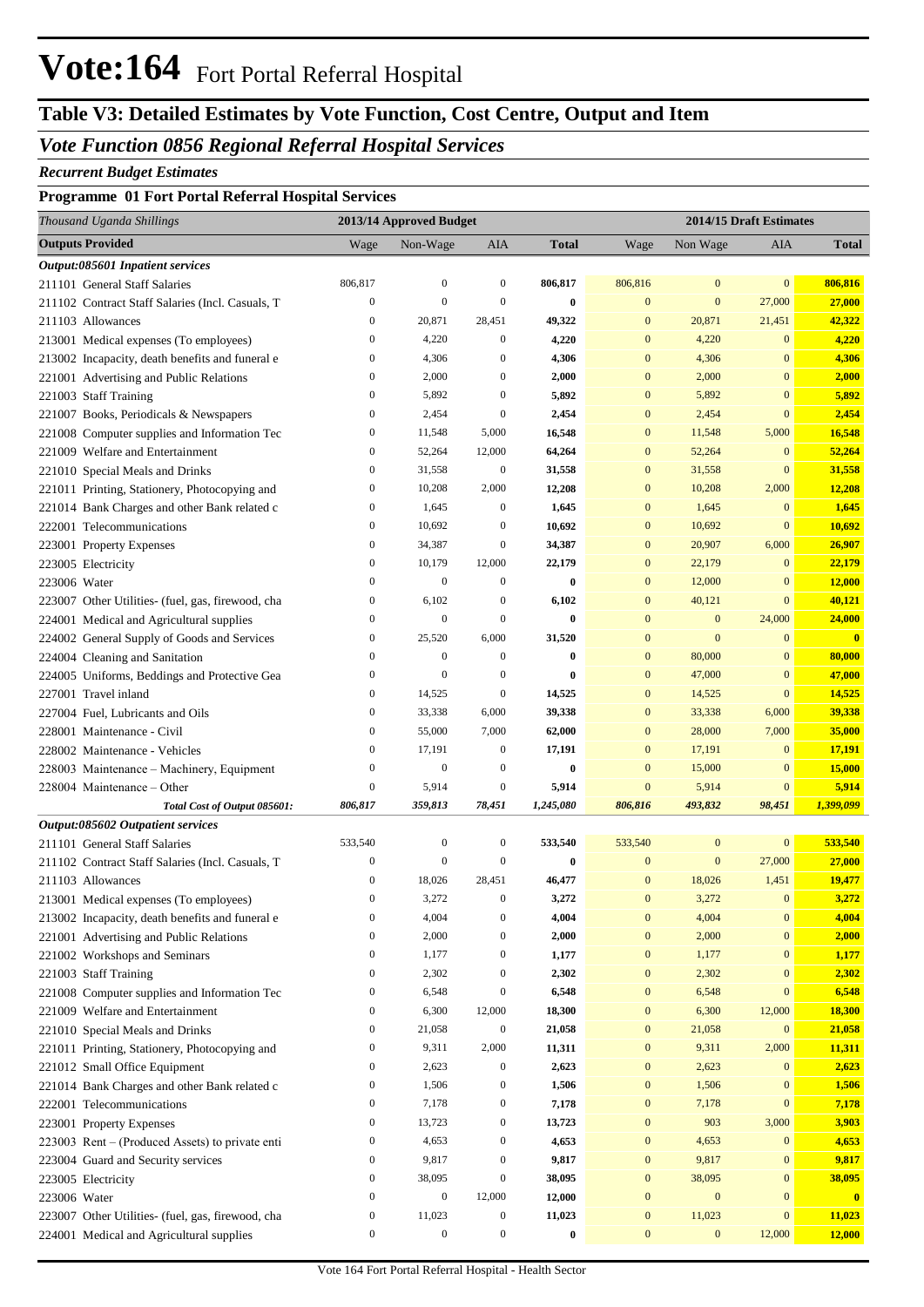## **Table V3: Detailed Estimates by Vote Function, Cost Centre, Output and Item**

## *Vote Function 0856 Regional Referral Hospital Services*

**Programme 01 Fort Portal Referral Hospital Services**

| Thousand Uganda Shillings                                                      | 2013/14 Approved Budget |                  |                                      | 2014/15 Draft Estimates |                                  |                  |                                |                         |
|--------------------------------------------------------------------------------|-------------------------|------------------|--------------------------------------|-------------------------|----------------------------------|------------------|--------------------------------|-------------------------|
| <b>Outputs Provided</b>                                                        | Wage                    | Non-Wage         | AIA                                  | <b>Total</b>            | Wage                             | Non Wage         | AIA                            | Total                   |
| 224002 General Supply of Goods and Services                                    | $\boldsymbol{0}$        | 24,181           | 3,000                                | 27,181                  | $\boldsymbol{0}$                 | $\mathbf{0}$     | $\mathbf{0}$                   | $\mathbf{0}$            |
| 224005 Uniforms, Beddings and Protective Gea                                   | $\boldsymbol{0}$        | $\mathbf{0}$     | $\boldsymbol{0}$                     | $\bf{0}$                | $\mathbf{0}$                     | 37,000           | $\bf{0}$                       | 37,000                  |
| 227001 Travel inland                                                           | $\mathbf{0}$            | 9,138            | $\boldsymbol{0}$                     | 9,138                   | $\mathbf{0}$                     | 9,138            | $\bf{0}$                       | 9,138                   |
| 227004 Fuel, Lubricants and Oils                                               | $\boldsymbol{0}$        | 18,587           | 3,000                                | 21,587                  | $\mathbf{0}$                     | 18,587           | 3,000                          | 21,587                  |
| 228001 Maintenance - Civil                                                     | $\mathbf{0}$            | 11,649           | 4,000                                | 15,649                  | $\mathbf{0}$                     | 11,649           | 4,000                          | 15,649                  |
| 228002 Maintenance - Vehicles                                                  | $\mathbf{0}$            | 4,540            | $\boldsymbol{0}$                     | 4,540                   | $\mathbf{0}$                     | 4,540            | $\mathbf{0}$                   | 4,540                   |
| 228003 Maintenance - Machinery, Equipment                                      | $\mathbf{0}$            | 5,000            | $\mathbf{0}$                         | 5,000                   | $\mathbf{0}$                     | 5,000            | $\bf{0}$                       | 5,000                   |
| 228004 Maintenance – Other                                                     | $\mathbf{0}$            | 7,793            | $\mathbf{0}$                         | 7,793                   | $\mathbf{0}$                     | 7,793            | $\mathbf{0}$                   | 7,793                   |
| Total Cost of Output 085602:                                                   | 533,540                 | 243,503          | 64,451                               | 841,494                 | 533,540                          | 243,503          | 64,451                         | 841,494                 |
| Output:085603 Medicines and health supplies procured and dispensed             |                         |                  |                                      |                         |                                  |                  |                                |                         |
| 211101 General Staff Salaries                                                  | 130,131                 | $\boldsymbol{0}$ | $\boldsymbol{0}$                     | 130,131                 | 130,131                          | $\boldsymbol{0}$ | $\overline{0}$                 | 130,131                 |
| 211103 Allowances                                                              | $\boldsymbol{0}$        | 1,513            | $\boldsymbol{0}$                     | 1,513                   | $\mathbf{0}$                     | 1,513            | $\mathbf{0}$                   | 1,513                   |
| 213001 Medical expenses (To employees)                                         | $\boldsymbol{0}$        | 1,783            | $\boldsymbol{0}$                     | 1,783                   | $\mathbf{0}$                     | 1,783            | $\overline{0}$                 | 1,783                   |
| 213002 Incapacity, death benefits and funeral e                                | $\mathbf{0}$            | 1,639            | $\boldsymbol{0}$                     | 1,639                   | $\mathbf{0}$                     | 1,639            | $\mathbf{0}$                   | 1,639                   |
| 221003 Staff Training                                                          | $\mathbf{0}$            | 1,457            | $\boldsymbol{0}$                     | 1,457                   | $\mathbf{0}$                     | 1,457            | $\mathbf{0}$                   | 1,457                   |
| 221008 Computer supplies and Information Tec                                   | $\mathbf{0}$            | 4,386            | $\boldsymbol{0}$                     | 4,386                   | $\mathbf{0}$                     | 4,386            | $\mathbf{0}$                   | 4,386                   |
| 221009 Welfare and Entertainment                                               | $\mathbf{0}$            | 2,866            | $\boldsymbol{0}$                     | 2,866                   | $\mathbf{0}$                     | 2,866            | $\mathbf{0}$                   | 2,866                   |
| 221010 Special Meals and Drinks                                                | $\boldsymbol{0}$        | 13,000           | $\boldsymbol{0}$                     | 13,000                  | $\mathbf{0}$                     | 13,000           | $\boldsymbol{0}$               | <b>13,000</b>           |
| 221011 Printing, Stationery, Photocopying and                                  | $\mathbf{0}$            | 3,731            | $\boldsymbol{0}$                     | 3,731                   | $\mathbf{0}$                     | 3,731            | $\mathbf{0}$                   | 3,731                   |
| 223001 Property Expenses                                                       | $\mathbf{0}$            | $\mathbf{0}$     | $\boldsymbol{0}$                     | $\bf{0}$                | $\mathbf{0}$                     | 2,457            | $\mathbf{0}$                   | 2,457                   |
| 223005 Electricity                                                             | $\mathbf{0}$            | 10,414           | $\boldsymbol{0}$                     | 10,414                  | $\mathbf{0}$                     | 10,414           | $\mathbf{0}$                   | 10,414                  |
| 224002 General Supply of Goods and Services                                    | $\boldsymbol{0}$        | 2,457            | $\boldsymbol{0}$                     | 2,457                   | $\mathbf{0}$                     | $\mathbf{0}$     | $\overline{0}$                 | $\overline{\mathbf{0}}$ |
| 227001 Travel inland                                                           | $\mathbf{0}$            | 7,308            | $\boldsymbol{0}$                     | 7,308                   | $\mathbf{0}$                     | 7,308            | $\boldsymbol{0}$               | 7,308                   |
| 227004 Fuel, Lubricants and Oils                                               | $\mathbf{0}$            | 4,298            | $\boldsymbol{0}$                     | 4,298                   | $\mathbf{0}$                     | 4,298            | $\mathbf{0}$                   | 4,298                   |
| 228002 Maintenance - Vehicles                                                  | $\mathbf{0}$            | 4,540            | $\boldsymbol{0}$                     | 4,540                   | $\mathbf{0}$                     | 4,540            | $\boldsymbol{0}$               | 4,540                   |
| Total Cost of Output 085603:                                                   | 130,131                 | 59,391           | 0                                    | 189,522                 | 130,131                          | 59,391           | 0                              | 189,522                 |
| Output:085604 Diagnostic services                                              |                         |                  |                                      |                         |                                  |                  |                                |                         |
| 211101 General Staff Salaries                                                  | 188,691<br>$\mathbf{0}$ | $\boldsymbol{0}$ | $\boldsymbol{0}$                     | 188,691                 | 188,691                          | $\boldsymbol{0}$ | $\overline{0}$<br>$\mathbf{0}$ | 188,691                 |
| 211103 Allowances                                                              | $\mathbf{0}$            | 3,291<br>1,637   | $\boldsymbol{0}$<br>$\boldsymbol{0}$ | 3,291                   | $\boldsymbol{0}$<br>$\mathbf{0}$ | 3,291<br>1,637   | $\mathbf{0}$                   | 3,291                   |
| 213002 Incapacity, death benefits and funeral e                                | $\boldsymbol{0}$        | 1,718            | $\boldsymbol{0}$                     | 1,637                   | $\mathbf{0}$                     | 1,718            | $\overline{0}$                 | 1,637                   |
| 221002 Workshops and Seminars                                                  | $\mathbf{0}$            | 4,987            | $\boldsymbol{0}$                     | 1,718                   | $\mathbf{0}$                     | 4,987            | $\mathbf{0}$                   | 1,718                   |
| 221008 Computer supplies and Information Tec                                   | $\mathbf{0}$            |                  |                                      | 4,987                   |                                  |                  | $\mathbf{0}$                   | 4,987                   |
| 221009 Welfare and Entertainment                                               | $\mathbf{0}$            | 3,577<br>10,898  | $\boldsymbol{0}$<br>$\boldsymbol{0}$ | 3,577<br>10,898         | $\mathbf{0}$<br>$\mathbf{0}$     | 3,577<br>10,898  | $\mathbf{0}$                   | 3,577                   |
| 221010 Special Meals and Drinks                                                | $\theta$                | 5,870            | $\Omega$                             | 5,870                   | $\mathbf{0}$                     | 5,870            | $\mathbf{0}$                   | 10,898<br>5,870         |
| 221011 Printing, Stationery, Photocopying and<br>221012 Small Office Equipment | $\boldsymbol{0}$        | 920              | $\boldsymbol{0}$                     | 920                     | $\mathbf{0}$                     | 920              | $\boldsymbol{0}$               | 920                     |
| 222001 Telecommunications                                                      | $\boldsymbol{0}$        | 3,175            | $\boldsymbol{0}$                     | 3,175                   | $\boldsymbol{0}$                 | 3,175            | $\boldsymbol{0}$               | 3,175                   |
| 223001 Property Expenses                                                       | $\mathbf{0}$            | $\boldsymbol{0}$ | $\boldsymbol{0}$                     | $\bf{0}$                | $\boldsymbol{0}$                 | 5,316            | $\boldsymbol{0}$               | 5,316                   |
| 223005 Electricity                                                             | $\boldsymbol{0}$        | 22,118           | $\boldsymbol{0}$                     | 22,118                  | $\boldsymbol{0}$                 | 22,118           | $\boldsymbol{0}$               | 22,118                  |
| 224002 General Supply of Goods and Services                                    | $\boldsymbol{0}$        | 5,316            | $\boldsymbol{0}$                     | 5,316                   | $\mathbf{0}$                     | $\boldsymbol{0}$ | $\boldsymbol{0}$               | $\mathbf{0}$            |
| 227001 Travel inland                                                           | $\boldsymbol{0}$        | 8,339            | $\mathbf{0}$                         | 8,339                   | $\boldsymbol{0}$                 | 8,339            | $\boldsymbol{0}$               | 8,339                   |
| 227004 Fuel, Lubricants and Oils                                               | $\mathbf{0}$            | 9,731            | $\boldsymbol{0}$                     | 9,731                   | $\mathbf{0}$                     | 9,731            | $\boldsymbol{0}$               | 9,731                   |
| 228001 Maintenance - Civil                                                     | $\overline{0}$          | $\boldsymbol{0}$ | 4,000                                | 4,000                   | $\mathbf{0}$                     | $\boldsymbol{0}$ | 4,000                          | 4,000                   |
| 228002 Maintenance - Vehicles                                                  | $\boldsymbol{0}$        | 4,540            | $\boldsymbol{0}$                     | 4,540                   | $\boldsymbol{0}$                 | 4,540            | $\boldsymbol{0}$               | 4,540                   |
| Total Cost of Output 085604:                                                   | 188,691                 | 86,117           | 4,000                                | 278,808                 | 188,691                          | 86,117           | 4,000                          | 278,808                 |
| Output:085605 Hospital Management and support services                         |                         |                  |                                      |                         |                                  |                  |                                |                         |
| 211101 General Staff Salaries                                                  | 1,546,705               | $\boldsymbol{0}$ | $\boldsymbol{0}$                     | 1,546,705               | 1,546,705                        | $\boldsymbol{0}$ | $\mathbf{0}$                   | 1,546,705               |
| 211103 Allowances                                                              | 0                       | 4,795            | 14,098                               | 18,893                  | $\boldsymbol{0}$                 | 4,795            | 14,098                         | 18,893                  |
| 213002 Incapacity, death benefits and funeral e                                | $\boldsymbol{0}$        | 1,341            | $\boldsymbol{0}$                     | 1,341                   | $\boldsymbol{0}$                 | 1,341            | $\boldsymbol{0}$               | 1,341                   |
| 221001 Advertising and Public Relations                                        | $\boldsymbol{0}$        | 4,154            | $\boldsymbol{0}$                     | 4,154                   | $\boldsymbol{0}$                 | 4,154            | $\boldsymbol{0}$               | 4,154                   |
| 221002 Workshops and Seminars                                                  | $\boldsymbol{0}$        | 2,036            | $\boldsymbol{0}$                     | 2,036                   | $\boldsymbol{0}$                 | 2,036            | $\boldsymbol{0}$               | 2,036                   |
| 221003 Staff Training                                                          | $\boldsymbol{0}$        | 2,454            | $\boldsymbol{0}$                     | 2,454                   | $\boldsymbol{0}$                 | 2,454            | $\boldsymbol{0}$               | 2,454                   |
| 221006 Commissions and related charges                                         | $\boldsymbol{0}$        | 11,850           | $\boldsymbol{0}$                     | 11,850                  | $\boldsymbol{0}$                 | 11,850           | $\boldsymbol{0}$               | 11,850                  |
| 221007 Books, Periodicals & Newspapers                                         | $\boldsymbol{0}$        | 1,472            | $\boldsymbol{0}$                     | 1,472                   | $\boldsymbol{0}$                 | 1,472            | $\boldsymbol{0}$               | 1,472                   |
| 221008 Computer supplies and Information Tec                                   | $\boldsymbol{0}$        | 1,811            | $\boldsymbol{0}$                     | 1,811                   | $\bf{0}$                         | 1,811            | $\boldsymbol{0}$               | 1,811                   |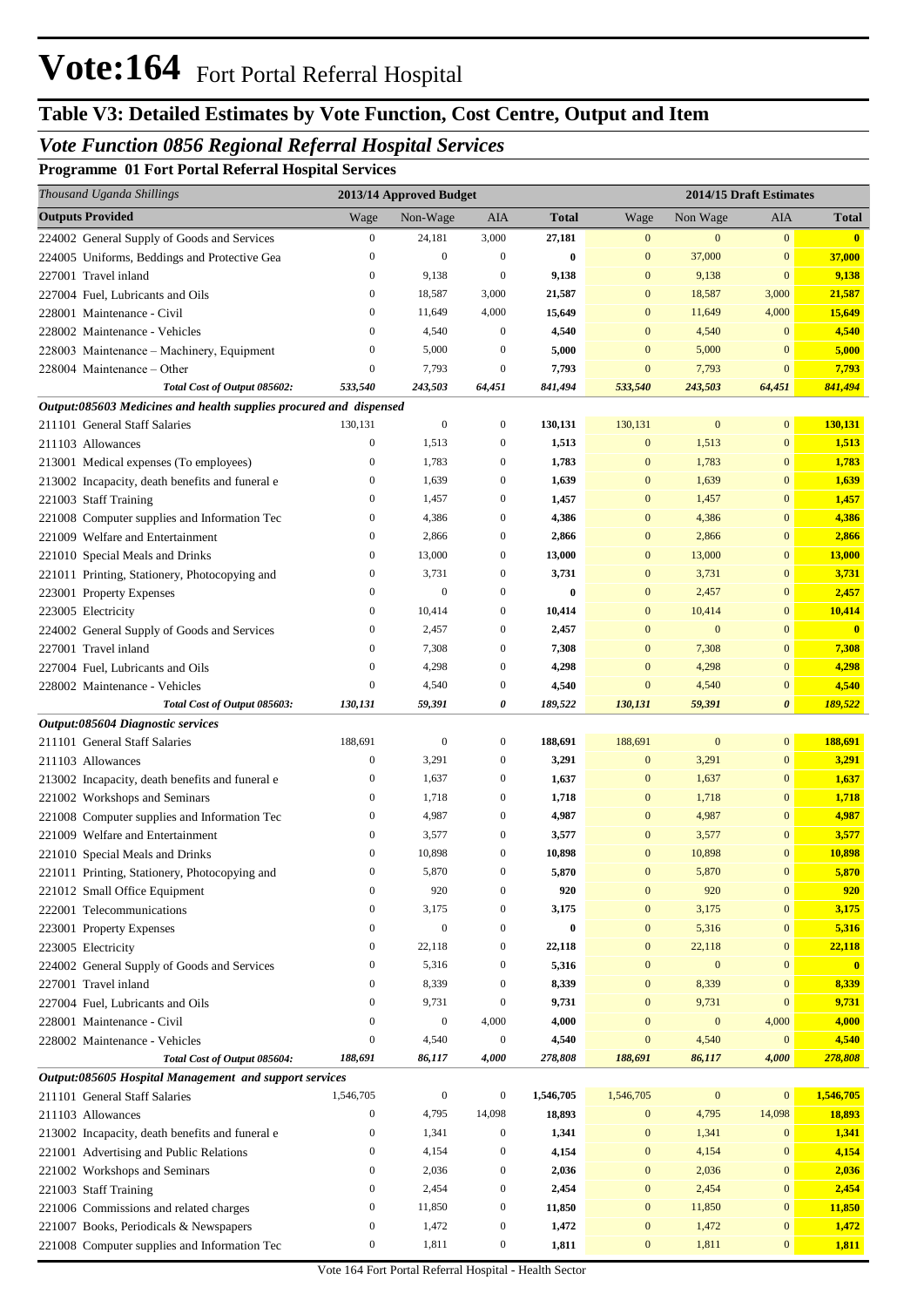## **Table V3: Detailed Estimates by Vote Function, Cost Centre, Output and Item**

### *Vote Function 0856 Regional Referral Hospital Services*

**Programme 01 Fort Portal Referral Hospital Services**

| Thousand Uganda Shillings                            |                  | 2013/14 Approved Budget |                  |              |                  | 2014/15 Draft Estimates |                       |              |
|------------------------------------------------------|------------------|-------------------------|------------------|--------------|------------------|-------------------------|-----------------------|--------------|
| <b>Outputs Provided</b>                              | Wage             | Non-Wage                | AIA              | <b>Total</b> | Wage             | Non Wage                | AIA                   | Total        |
| 221009 Welfare and Entertainment                     | $\boldsymbol{0}$ | 2,912                   | 12,000           | 14,912       | $\boldsymbol{0}$ | 2,912                   | 12,000                | 14,912       |
| 221010 Special Meals and Drinks                      | $\boldsymbol{0}$ | 5,433                   | $\boldsymbol{0}$ | 5,433        | $\boldsymbol{0}$ | 5,433                   | $\boldsymbol{0}$      | 5,433        |
| 221011 Printing, Stationery, Photocopying and        | $\boldsymbol{0}$ | 4,155                   | 1,000            | 5,155        | $\boldsymbol{0}$ | 4,155                   | 1,000                 | 5,155        |
| 221012 Small Office Equipment                        | $\boldsymbol{0}$ | 1,290                   | $\boldsymbol{0}$ | 1,290        | $\mathbf{0}$     | 1,290                   | $\mathbf{0}$          | 1,290        |
| 221014 Bank Charges and other Bank related c         | $\boldsymbol{0}$ | 4,907                   | $\boldsymbol{0}$ | 4,907        | $\mathbf{0}$     | 4,907                   | $\mathbf{0}$          | 4,907        |
| 222001 Telecommunications                            | $\boldsymbol{0}$ | 1,361                   | $\boldsymbol{0}$ | 1,361        | $\mathbf{0}$     | 1,361                   | $\mathbf{0}$          | 1,361        |
| 222002 Postage and Courier                           | $\boldsymbol{0}$ | 817                     | $\boldsymbol{0}$ | 817          | $\mathbf{0}$     | 817                     | $\mathbf{0}$          | 817          |
| 223001 Property Expenses                             | $\boldsymbol{0}$ | 1,877                   | 0                | 1,877        | $\mathbf{0}$     | 4,004                   | 3,000                 | 7,004        |
| 223003 Rent – (Produced Assets) to private enti      | $\boldsymbol{0}$ | 13,718                  | $\boldsymbol{0}$ | 13,718       | $\mathbf{0}$     | 13,718                  | $\mathbf{0}$          | 13,718       |
| 223005 Electricity                                   | $\boldsymbol{0}$ | 3,273                   | $\boldsymbol{0}$ | 3,273        | $\mathbf{0}$     | 3,273                   | $\mathbf{0}$          | 3,273        |
| 223007 Other Utilities- (fuel, gas, firewood, cha    | $\mathbf{0}$     | 5,503                   | $\boldsymbol{0}$ | 5,503        | $\mathbf{0}$     | 5,503                   | $\mathbf{0}$          | 5,503        |
| 224002 General Supply of Goods and Services          | $\boldsymbol{0}$ | 2,127                   | 3,000            | 5,127        | $\mathbf{0}$     | $\mathbf{0}$            | $\mathbf{0}$          | $\mathbf{0}$ |
| 227001 Travel inland                                 | 0                | 30,333                  | $\boldsymbol{0}$ | 30,333       | $\mathbf{0}$     | 30,333                  | $\mathbf{0}$          | 30,333       |
| 227004 Fuel, Lubricants and Oils                     | $\mathbf{0}$     | 15,775                  | $\boldsymbol{0}$ | 15,775       | $\mathbf{0}$     | 15,775                  | $\mathbf{0}$          | 15,775       |
| 228001 Maintenance - Civil                           | $\mathbf{0}$     | 1,516                   | $\boldsymbol{0}$ | 1,516        | $\mathbf{0}$     | 1,516                   | $\mathbf{0}$          | 1,516        |
| 228002 Maintenance - Vehicles                        | $\mathbf{0}$     | 2,650                   | $\mathbf{0}$     | 2,650        | $\mathbf{0}$     | 2,650                   | $\mathbf{0}$          | 2,650        |
| 228004 Maintenance – Other                           | $\mathbf{0}$     | 2,602                   | 0                | 2,602        | $\mathbf{0}$     | 2,602                   | $\mathbf{0}$          | 2,602        |
| Total Cost of Output 085605:                         | 1,546,705        | 130,162                 | 30,098           | 1,706,966    | 1,546,705        | 130,162                 | 30,098                | 1,706,966    |
| Output:085606 Prevention and rehabilitation services |                  |                         |                  |              |                  |                         |                       |              |
| 211101 General Staff Salaries                        | 169,171          | $\boldsymbol{0}$        | $\boldsymbol{0}$ | 169,171      | 169,172          | $\bf{0}$                | $\mathbf{0}$          | 169,172      |
| 211103 Allowances                                    | $\boldsymbol{0}$ | 8,921                   | $\boldsymbol{0}$ | 8,921        | $\mathbf{0}$     | 3,921                   | $\bf{0}$              | 3,921        |
| 213002 Incapacity, death benefits and funeral e      | $\boldsymbol{0}$ | 1,665                   | $\boldsymbol{0}$ | 1,665        | $\mathbf{0}$     | 1,665                   | $\mathbf{0}$          | 1,665        |
| 221001 Advertising and Public Relations              | 0                | 1,299                   | $\boldsymbol{0}$ | 1,299        | $\mathbf{0}$     | 1,299                   | $\mathbf{0}$          | 1,299        |
| 221002 Workshops and Seminars                        | 0                | 1,821                   | $\boldsymbol{0}$ | 1,821        | $\mathbf{0}$     | 1,821                   | $\mathbf{0}$          | 1,821        |
| 221003 Staff Training                                | $\mathbf{0}$     | 1,763                   | $\boldsymbol{0}$ | 1,763        | $\mathbf{0}$     | 1,763                   | $\mathbf{0}$          | 1,763        |
| 221008 Computer supplies and Information Tec         | 0                | 1,637                   | $\boldsymbol{0}$ | 1,637        | $\mathbf{0}$     | 1,637                   | $\mathbf{0}$          | 1,637        |
| 221009 Welfare and Entertainment                     | 0                | 5,010                   | $\boldsymbol{0}$ | 5,010        | $\mathbf{0}$     | 2,010                   | $\mathbf{0}$          | 2,010        |
| 221011 Printing, Stationery, Photocopying and        | 0                | 4,869                   | $\boldsymbol{0}$ | 4,869        | $\mathbf{0}$     | 2,869                   | $\mathbf{0}$          | 2,869        |
| 222001 Telecommunications                            | $\boldsymbol{0}$ | 3,436                   | $\boldsymbol{0}$ | 3,436        | $\mathbf{0}$     | 3,436                   | $\mathbf{0}$          | 3,436        |
| 223005 Electricity                                   | 0                | 5,203                   | $\boldsymbol{0}$ | 5,203        | $\mathbf{0}$     | 3,203                   | $\mathbf{0}$          | 3,203        |
| 223006 Water                                         | $\boldsymbol{0}$ | 13,460                  | $\boldsymbol{0}$ | 13,460       | $\mathbf{0}$     | 1,460                   | $\mathbf{0}$          | 1,460        |
| 223007 Other Utilities- (fuel, gas, firewood, cha    | 0                | 1,838                   | $\theta$         | 1,838        | $\mathbf{0}$     | 1,838                   | $\bf{0}$              | 1,838        |
| 227001 Travel inland                                 | $\mathbf{0}$     | 9,055                   | $\mathbf{0}$     | 9,055        | $\mathbf{0}$     | 3,055                   | $\mathbf{0}$          | 3,055        |
| 227004 Fuel, Lubricants and Oils                     | $\mathbf{0}$     | 5,723                   | 3,000            | 8,723        | $\mathbf{0}$     | 3,723                   | 3,000                 | 6,723        |
| 228001 Maintenance - Civil                           | 0                | 5,708                   | 0                | 5,708        | $\mathbf{0}$     | 4,708                   | $\mathbf{0}$          | 4,708        |
| 228002 Maintenance - Vehicles                        | 0                | 4,540                   | $\boldsymbol{0}$ | 4,540        | $\mathbf{0}$     | 540                     | $\boldsymbol{0}$      | 540          |
| 228004 Maintenance – Other                           | $\boldsymbol{0}$ | 1,259                   | $\boldsymbol{0}$ | 1,259        | $\mathbf{0}$     | 1,259                   | $\boldsymbol{0}$      | 1,259        |
| Total Cost of Output 085606:                         | 169,171          | 77,208                  | 3,000            | 249,379      | 169,172          | 40,208                  | 3,000                 | 212,380      |
| <b>Output:085607 Immunisation Services</b>           |                  |                         |                  |              |                  |                         |                       |              |
| 211103 Allowances                                    | 0                | $\boldsymbol{0}$        | $\boldsymbol{0}$ | 0            | $\mathbf{0}$     | 5,000                   | 0                     | 5,000        |
| 221009 Welfare and Entertainment                     | $\mathbf{0}$     | $\boldsymbol{0}$        | $\boldsymbol{0}$ | 0            | $\mathbf{0}$     | 4,000                   | $\mathbf{0}$          | 4,000        |
| 221011 Printing, Stationery, Photocopying and        | $\mathbf{0}$     | $\mathbf{0}$            | $\boldsymbol{0}$ | 0            | $\mathbf{0}$     | 3,000                   | $\bf{0}$              | 3,000        |
| 223005 Electricity                                   | $\mathbf{0}$     | $\mathbf{0}$            | $\mathbf{0}$     | 0            | $\mathbf{0}$     | 2,000                   | $\bf{0}$              | 2,000        |
| 223006 Water                                         | $\Omega$         | $\mathbf{0}$            | $\mathbf{0}$     | 0            | $\mathbf{0}$     | 2,000                   | $\bf{0}$              | 2,000        |
| 223007 Other Utilities- (fuel, gas, firewood, cha    | $\mathbf{0}$     | $\mathbf{0}$            | $\mathbf{0}$     | 0            | $\mathbf{0}$     | 2,000                   | $\bf{0}$              | 2,000        |
| 224004 Cleaning and Sanitation                       | $\Omega$         | $\mathbf{0}$            | $\mathbf{0}$     | 0            | $\mathbf{0}$     | 3,000                   | $\bf{0}$              | 3,000        |
| 227001 Travel inland                                 | $\Omega$         | $\Omega$                | $\mathbf{0}$     | 0            | $\mathbf{0}$     | 5,000                   | $\bf{0}$              | 5,000        |
| 227004 Fuel, Lubricants and Oils                     | $\Omega$         | $\mathbf{0}$            | $\boldsymbol{0}$ | 0            | $\mathbf{0}$     | 7,000                   | $\bf{0}$              | 7,000        |
| 228002 Maintenance - Vehicles                        | $\mathbf{0}$     | $\mathbf{0}$            | $\boldsymbol{0}$ | 0            | $\mathbf{0}$     | 4,000                   | $\bf{0}$              | 4,000        |
| Total Cost of Output 085607:                         | 0                | 0                       |                  | 0            | 0                | 37,000                  | 0                     | 37,000       |
| <b>Total Cost of Outputs Provided</b>                | 3,375,055        | 956,194                 | 180,000          | 4,511,249    | 3,375,055        | 1,090,214               | 200,000               | 4,665,269    |
| <b>Total Programme 01</b>                            | 3,375,055        | 956,194                 | 180,000          | 4,511,249    | 3,375,055        | 1,090,214               | 200,000               | 4,665,269    |
| Total Excluding Arrears and AIA                      | 3,375,055        | 956,194                 | 0                | 4,331,249    | 3,375,055        | 1,090,214               | $\boldsymbol{\theta}$ | 4,465,269    |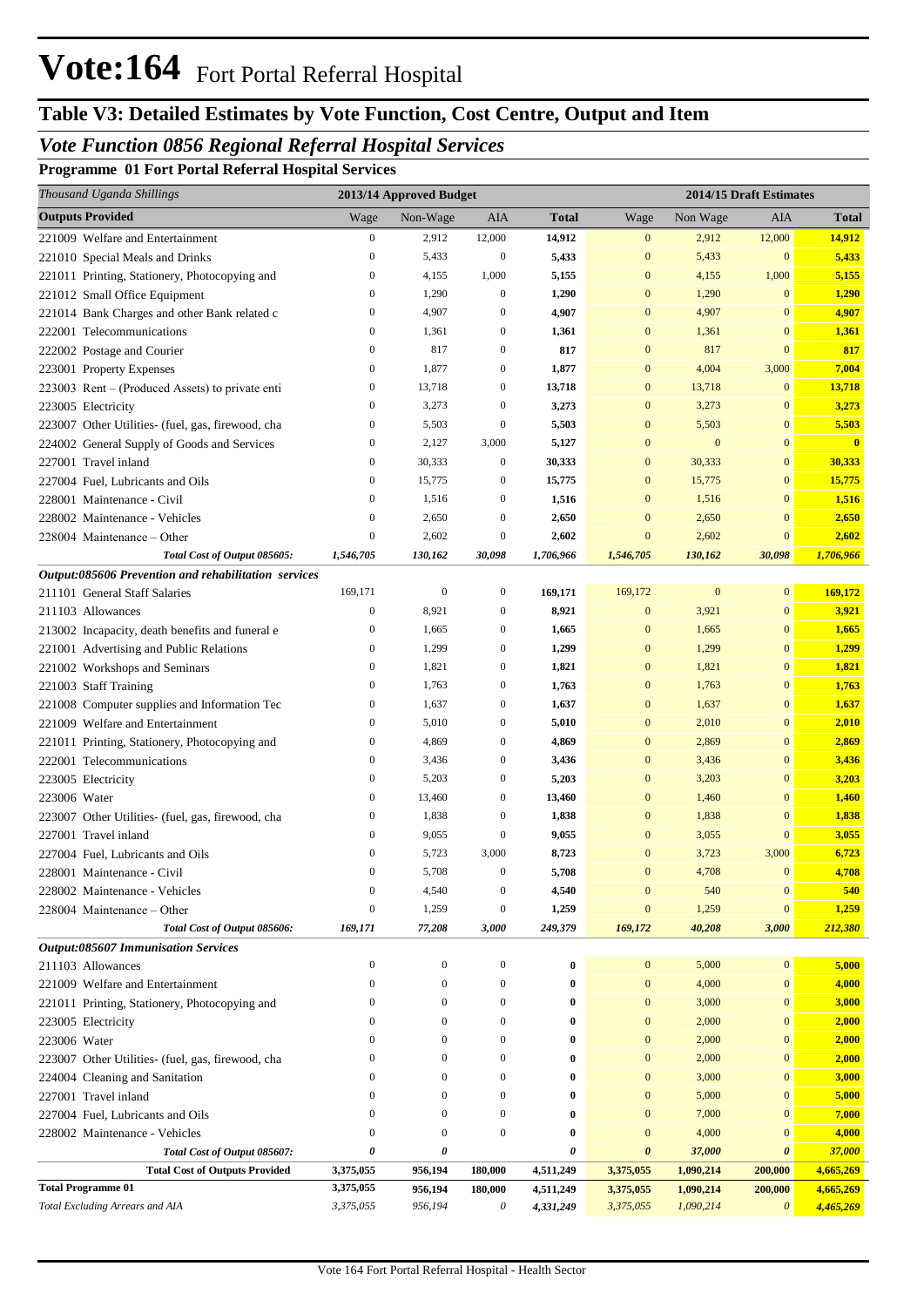## **Table V3: Detailed Estimates by Vote Function, Cost Centre, Output and Item**

### *Vote Function 0856 Regional Referral Hospital Services*

**Programme 02 Fort Portal Referral Hospital Internal Audit**

| Thousand Uganda Shillings                              |              | 2013/14 Approved Budget |              |              | 2014/15 Draft Estimates |          |                       |              |  |
|--------------------------------------------------------|--------------|-------------------------|--------------|--------------|-------------------------|----------|-----------------------|--------------|--|
| <b>Outputs Provided</b>                                | Wage         | Non-Wage                | <b>AIA</b>   | <b>Total</b> | Wage                    | Non Wage | AIA                   | <b>Total</b> |  |
| Output:085605 Hospital Management and support services |              |                         |              |              |                         |          |                       |              |  |
| 211101 General Staff Salaries                          | 7,160        | $\mathbf{0}$            | $\mathbf{0}$ | 7.160        | 7,160                   | $\Omega$ | $\overline{0}$        | 7,160        |  |
| 211103 Allowances                                      | $\mathbf{0}$ | 4.000                   | $\mathbf{0}$ | 4.000        | $\mathbf{0}$            | 4,000    | $\overline{0}$        | 4,000        |  |
| Total Cost of Output 085605:                           | 7,160        | 4,000                   | 0            | 11,160       | 7.160                   | 4,000    | $\boldsymbol{\theta}$ | 11,160       |  |
| <b>Total Cost of Outputs Provided</b>                  | 7,160        | 4.000                   | $\bf{0}$     | 11.160       | 7.160                   | 4,000    | $\bf{0}$              | 11,160       |  |
| <b>Total Programme 02</b>                              | 7,160        | 4.000                   | $\mathbf{0}$ | 11,160       | 7,160                   | 4,000    | $\mathbf{0}$          | 11,160       |  |
| Total Excluding Arrears and AIA                        | 7.160        | 4,000                   | 0            | 11,160       | 7,160                   | 4,000    | $\theta$              | 11,160       |  |

#### **Programme 03 Fort Portal Regional Maintenance**

| Thousand Uganda Shillings                              |              | 2013/14 Approved Budget |              |              |              | 2014/15 Draft Estimates |                       |              |
|--------------------------------------------------------|--------------|-------------------------|--------------|--------------|--------------|-------------------------|-----------------------|--------------|
| <b>Outputs Provided</b>                                | Wage         | Non-Wage                | <b>AIA</b>   | <b>Total</b> | Wage         | Non Wage                | <b>AIA</b>            | <b>Total</b> |
| Output:085605 Hospital Management and support services |              |                         |              |              |              |                         |                       |              |
| 211101 General Staff Salaries                          | 50,000       | $\overline{0}$          | $\mathbf{0}$ | 50,000       | 50,000       | $\overline{0}$          | $\mathbf{0}$          | 50,000       |
| 211103 Allowances                                      | 0            | 8,880                   | $\mathbf{0}$ | 8,880        | $\mathbf{0}$ | 8,880                   | $\mathbf{0}$          | 8,880        |
| 221003 Staff Training                                  | 0            | 1,500                   | $\mathbf{0}$ | 1,500        | $\mathbf{0}$ | 1,500                   | $\mathbf{0}$          | 1,500        |
| 221008 Computer supplies and Information Tec           | 0            | 1,580                   | $\mathbf{0}$ | 1,580        | $\mathbf{0}$ | 1,580                   | $\mathbf{0}$          | 1,580        |
| 221009 Welfare and Entertainment                       | 0            | 3,392                   | $\mathbf{0}$ | 3,392        | $\mathbf{0}$ | 3,392                   | $\mathbf{0}$          | 3,392        |
| 221011 Printing, Stationery, Photocopying and          | $\mathbf{0}$ | 1.120                   | $\mathbf{0}$ | 1,120        | $\mathbf{0}$ | 1,120                   | $\mathbf{0}$          | 1,120        |
| 221014 Bank Charges and other Bank related c           | $\mathbf{0}$ | 848                     | $\mathbf{0}$ | 848          | $\mathbf{0}$ | 848                     | $\mathbf{0}$          | 848          |
| Telecommunications<br>222001                           | $\mathbf{0}$ | 2,496                   | $\mathbf{0}$ | 2,496        | $\mathbf{0}$ | 2,496                   | $\overline{0}$        | 2,496        |
| 223005 Electricity                                     | $\mathbf{0}$ | 4,766                   | $\mathbf{0}$ | 4,766        | $\mathbf{0}$ | 6,766                   | $\mathbf{0}$          | 6,766        |
| 224002 General Supply of Goods and Services            | 0            | 2,035                   | $\mathbf{0}$ | 2,035        | $\mathbf{0}$ | $\mathbf{0}$            | $\overline{0}$        | $\mathbf{0}$ |
| 224004 Cleaning and Sanitation                         | 0            | $\mathbf{0}$            | $\mathbf{0}$ | $\mathbf{0}$ | $\mathbf{0}$ | 6,000                   | $\overline{0}$        | 6,000        |
| 224005 Uniforms, Beddings and Protective Gea           | $\mathbf{0}$ | $\mathbf{0}$            | $\mathbf{0}$ | $\mathbf{0}$ | $\mathbf{0}$ | 4,000                   | $\overline{0}$        | 4,000        |
| Travel inland<br>227001                                | $\mathbf{0}$ | 14,800                  | $\mathbf{0}$ | 14,800       | $\mathbf{0}$ | 14,800                  | $\mathbf{0}$          | 14,800       |
| 227004 Fuel, Lubricants and Oils                       | $\mathbf{0}$ | 13,398                  | $\mathbf{0}$ | 13,398       | $\mathbf{0}$ | 13,398                  | $\overline{0}$        | 13,398       |
| 228001 Maintenance - Civil                             | $\mathbf{0}$ | 1,697                   | $\mathbf{0}$ | 1,697        | $\mathbf{0}$ | 1,697                   | $\overline{0}$        | 1,697        |
| 228002 Maintenance - Vehicles                          | $\mathbf{0}$ | 8,036                   | $\mathbf{0}$ | 8,036        | $\mathbf{0}$ | 38,036                  | $\mathbf{0}$          | 38,036       |
| 228003 Maintenance – Machinery, Equipment              | $\mathbf{0}$ | 40,883                  | $\mathbf{0}$ | 40,883       | $\mathbf{0}$ | 104,800                 | $\mathbf{0}$          | 104,800      |
| 228004 Maintenance – Other                             | $\Omega$     | $\overline{0}$          | $\mathbf{0}$ | $\mathbf{0}$ | $\mathbf{0}$ | 2,035                   | $\mathbf{0}$          | 2,035        |
| Total Cost of Output 085605:                           | 50,000       | 105,431                 | 0            | 155,431      | 50,000       | 211,349                 | $\boldsymbol{\theta}$ | 261,349      |
| <b>Total Cost of Outputs Provided</b>                  | 50,000       | 105,431                 | $\bf{0}$     | 155,431      | 50,000       | 211,349                 | $\bf{0}$              | 261,349      |
| <b>Total Programme 03</b>                              | 50,000       | 105,431                 | $\bf{0}$     | 155,431      | 50,000       | 211,349                 | $\mathbf{0}$          | 261,349      |
| Total Excluding Arrears and AIA                        | 50,000       | 105,431                 | 0            | 155,431      | 50,000       | 211,349                 | $\theta$              | 261,349      |

*Development Budget Estimates*

### **Project 1004 Fort Portal Rehabilitation Referral Hospital**

| Thousand Uganda Shillings                                            |         | 2013/14 Approved Budget |              |              |          |                       | 2014/15 Draft Estimates |              |
|----------------------------------------------------------------------|---------|-------------------------|--------------|--------------|----------|-----------------------|-------------------------|--------------|
| <b>Capital Purchases</b>                                             | GoU     | External Fin.           | <b>AIA</b>   | <b>Total</b> | GoU      | External Fin.         | <b>AIA</b>              | <b>Total</b> |
| Output:085672 Government Buildings and Administrative Infrastructure |         |                         |              |              |          |                       |                         |              |
| 231007 Other Fixed Assets (Depreciation)                             | 38,000  | $\Omega$                | $\Omega$     | 38,000       | 38,000   | $\mathbf{0}$          | $\overline{0}$          | 38,000       |
| Total Cost of Output 085672:                                         | 38,000  | 0                       | 0            | 38,000       | 38,000   | $\boldsymbol{\theta}$ | $\boldsymbol{\theta}$   | 38,000       |
| Output:085677 Purchase of Specialised Machinery & Equipment          |         |                         |              |              |          |                       |                         |              |
| 231005 Machinery and equipment                                       | 336,360 | $\mathbf{0}$            | $\mathbf{0}$ | 336,360      | 100,000  | $\mathbf{0}$          | $\mathbf{0}$            | 100,000      |
| 312206 Gross Tax                                                     | 100,000 | $\mathbf{0}$            | $\Omega$     | 100,000      | $\Omega$ | $\mathbf{0}$          | $\mathbf{0}$            | $\mathbf{0}$ |
| Total Cost of Output 085677:                                         | 436,360 | 0                       | 0            | 436,360      | 100,000  | $\boldsymbol{\theta}$ | $\boldsymbol{\theta}$   | 100,000      |
| Output:085681 Staff houses construction and rehabilitation           |         |                         |              |              |          |                       |                         |              |
| 231002 Residential buildings (Depreciation)                          | 282,000 | $\Omega$                | $\Omega$     | 282,000      | 541,895  | $\mathbf{0}$          | $\mathbf{0}$            | 541,895      |
| 281503 Engineering and Design Studies & Plan                         | 60,000  | $\Omega$                | $\Omega$     | 60,000       | $\Omega$ | $\mathbf{0}$          | $\overline{0}$          | $\mathbf{0}$ |
| 281504 Monitoring, Supervision & Appraisal o                         | 20,000  | $\mathbf{0}$            | 0            | 20,000       | 20,000   | $\mathbf{0}$          | $\mathbf{0}$            | 20,000       |
| Total Cost of Output 085681:                                         | 362,000 | 0                       | 0            | 362,000      | 561,895  | $\boldsymbol{\theta}$ | $\boldsymbol{\theta}$   | 561,895      |
| <b>Total Cost of Capital Purchases</b>                               | 836,360 | $\bf{0}$                | $\bf{0}$     | 836,360      | 699,895  | $\bf{0}$              | $\bf{0}$                | 699,895      |
| <b>Total Project 1004</b>                                            | 836,360 | $\mathbf{0}$            | 0            | 836,360      | 699,895  | $\mathbf{0}$          | $\mathbf{0}$            | 699,895      |
| Total Excluding Taxes, Arrears and AIA                               | 736,360 | $\theta$                | 0            | 736,360      | 699,895  | $\theta$              | $\theta$                | 699,895      |